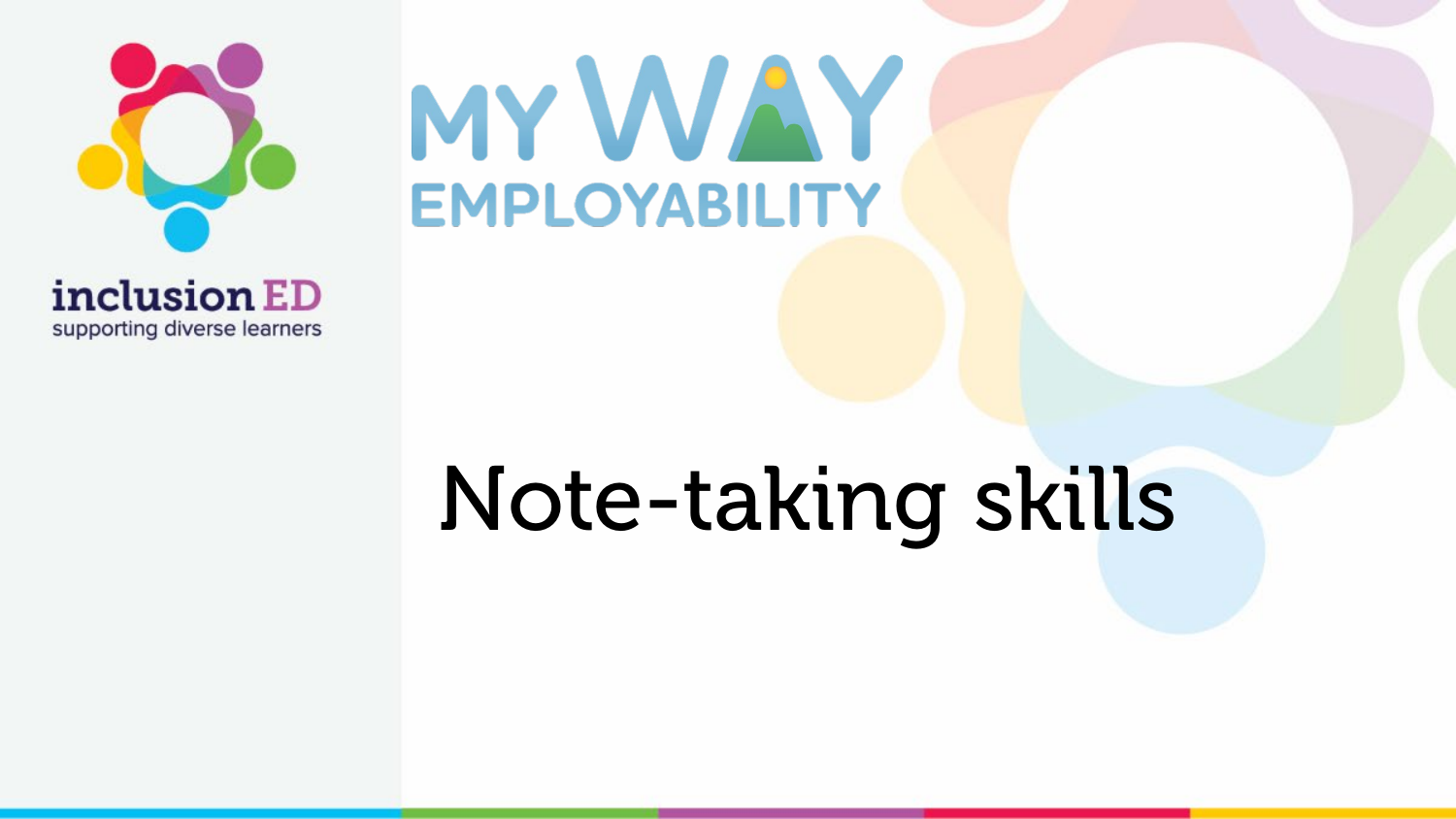### Taking notes: a skill for life

Write down the important things that people say

You can take notes at:

- School *especially* senior school
- University –lectures, seminars and when reading
- Work in meetings or training

Many people now audio-record instead of writing notes. Check with the person who is talking Remember to make time to listen back to the recording!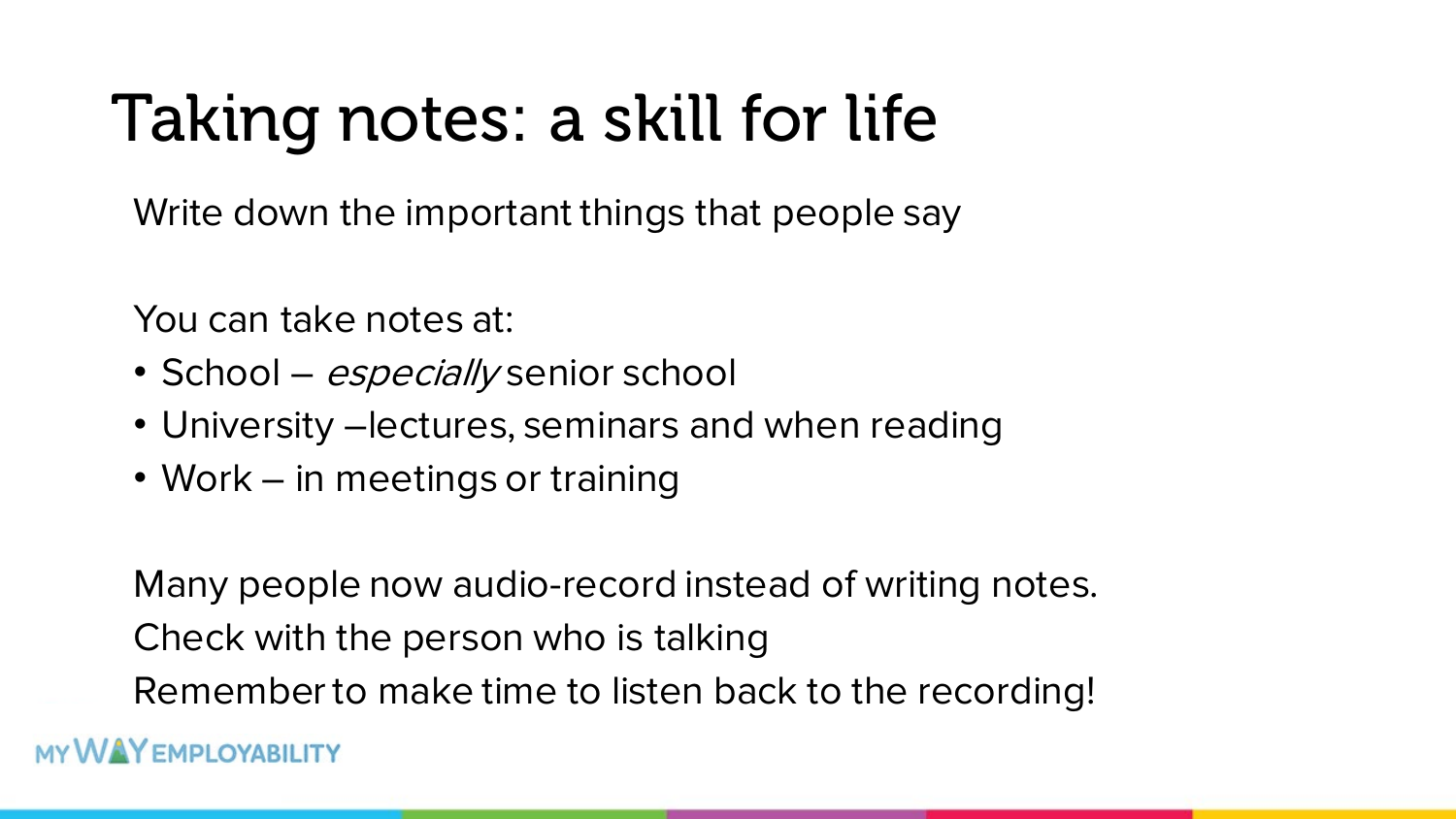# Note-taking

- Just write the important information "key" words
- Use dot-points
- Use symbols and other short cuts
- No need to worry about punctuation and grammar
- It doesn't have to make sense to someone else, as long as it makes sense to you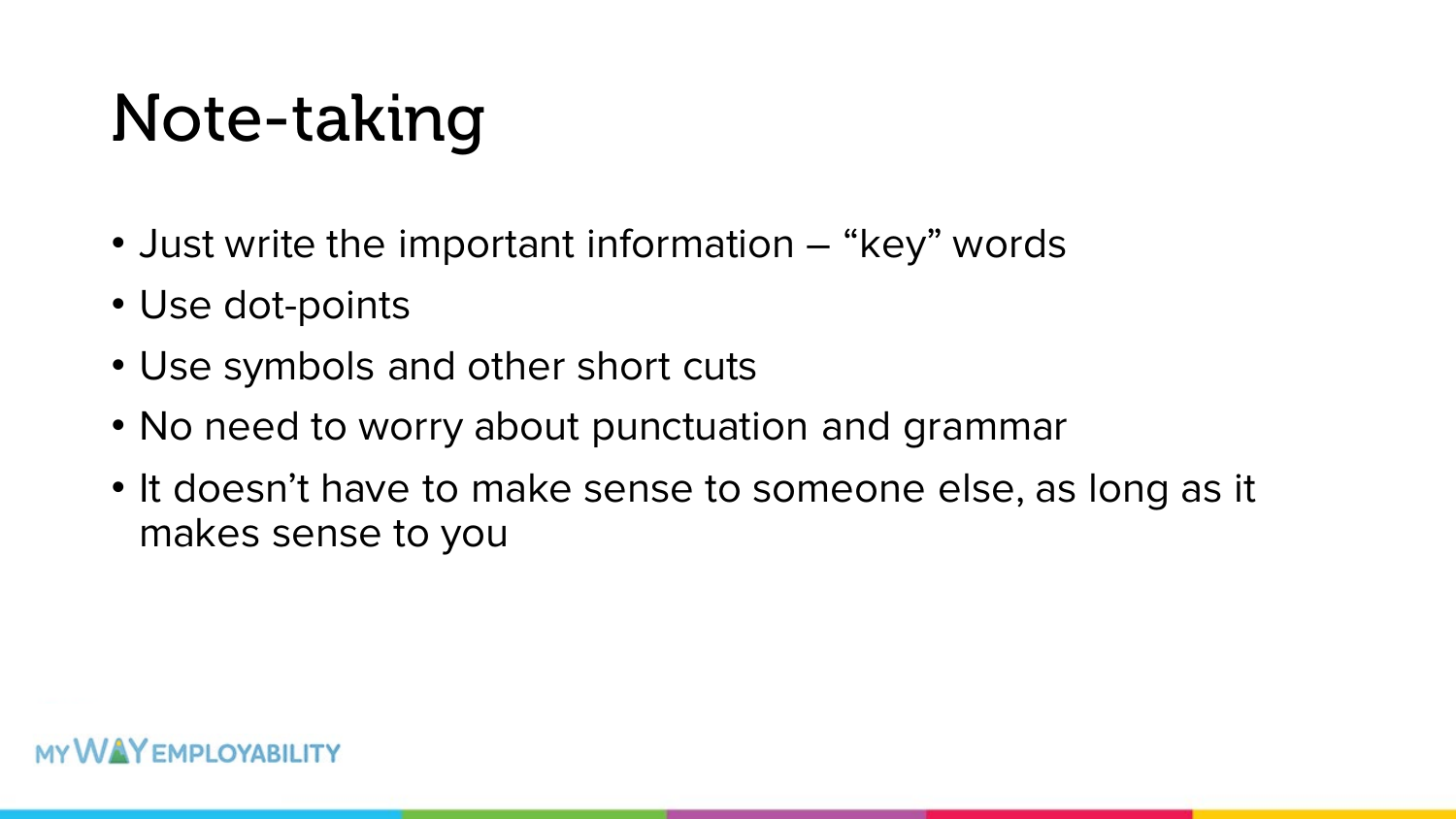## Use the "career chart" to take notes of people you interview

- Choose people to talk about their job. Who will you choose?
- Ask the person about the job and listen to what they say
- Write down the important information
- Your notes should help you remember what the person said
- Your notes will help you remember the important information from the interview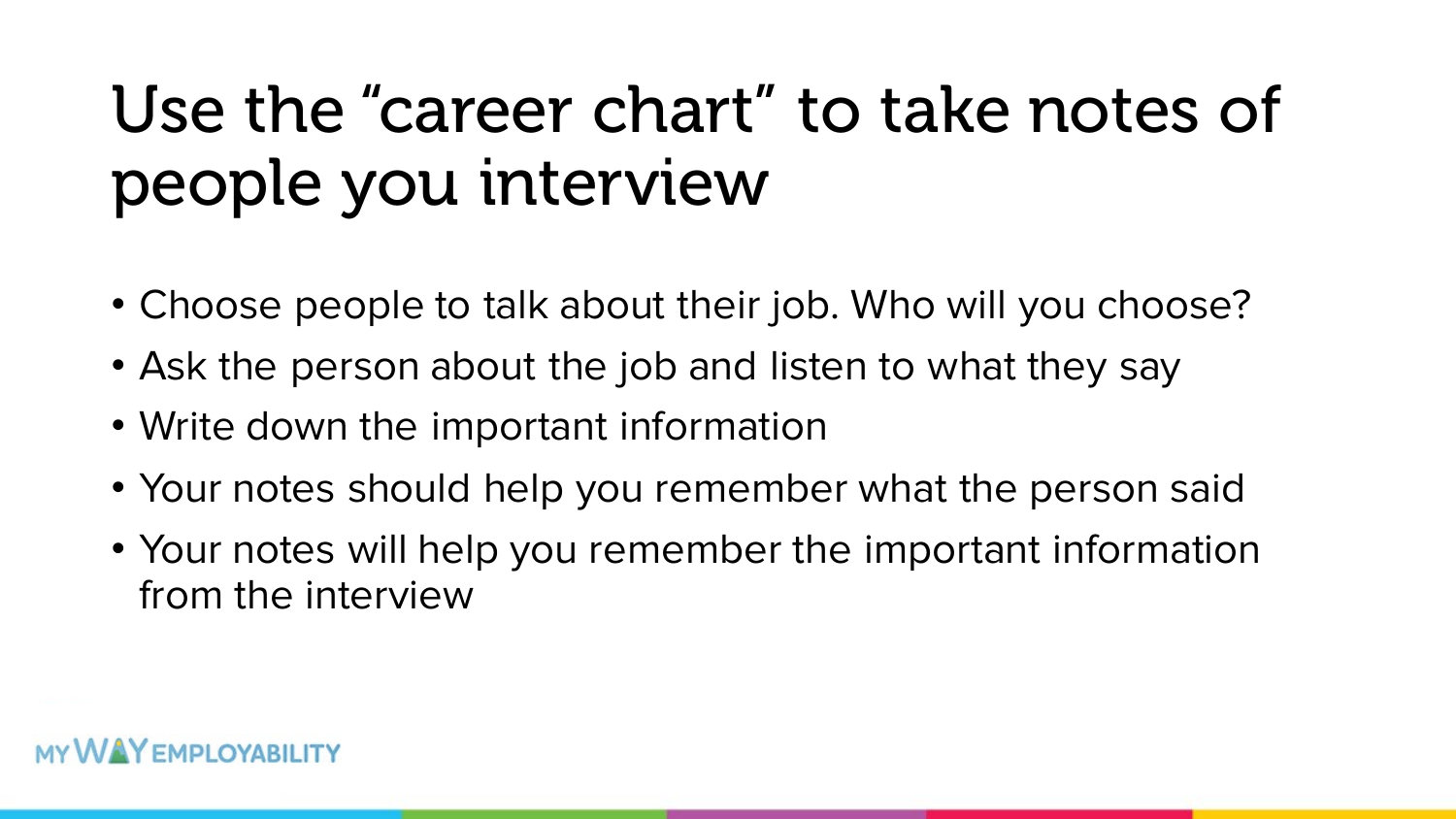### Keywords – what are the keywords in this sentence?

- "I really enjoy being a social worker. I love the variety in my work, no day is ever the same. I have great relationships with my team. I also feel like I'm being useful to people in need. I get to make a positive difference to people's lives and I help them through trying times."
- Have any key words been missed?

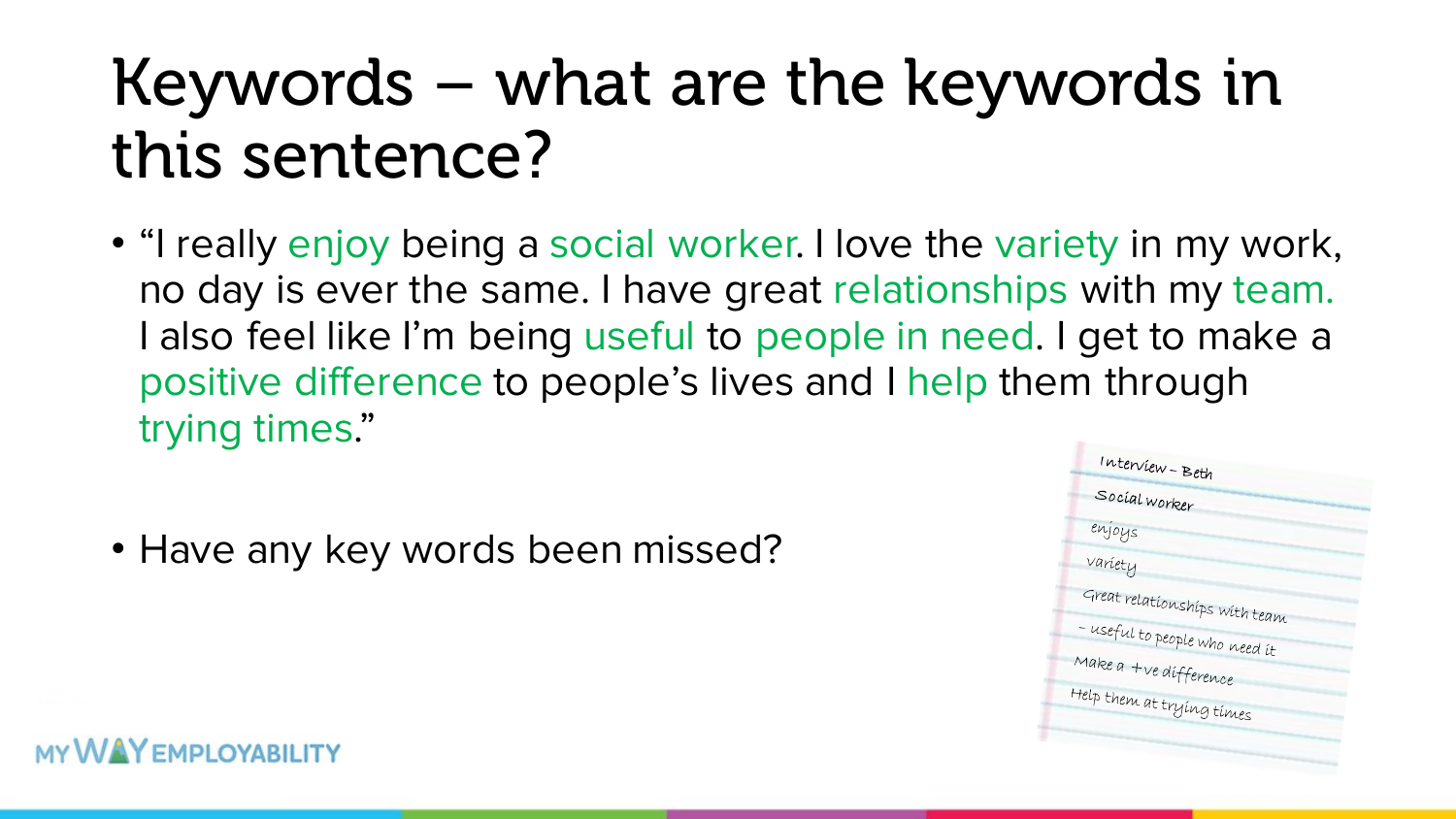#### Example

I enjoy my job because I have daily contact with a lot of people and I feel like I really make a positive difference to their lives

Interview - George enjoy  $1)$ daily contact<br>+ + + people<br>2) = ve diff to lives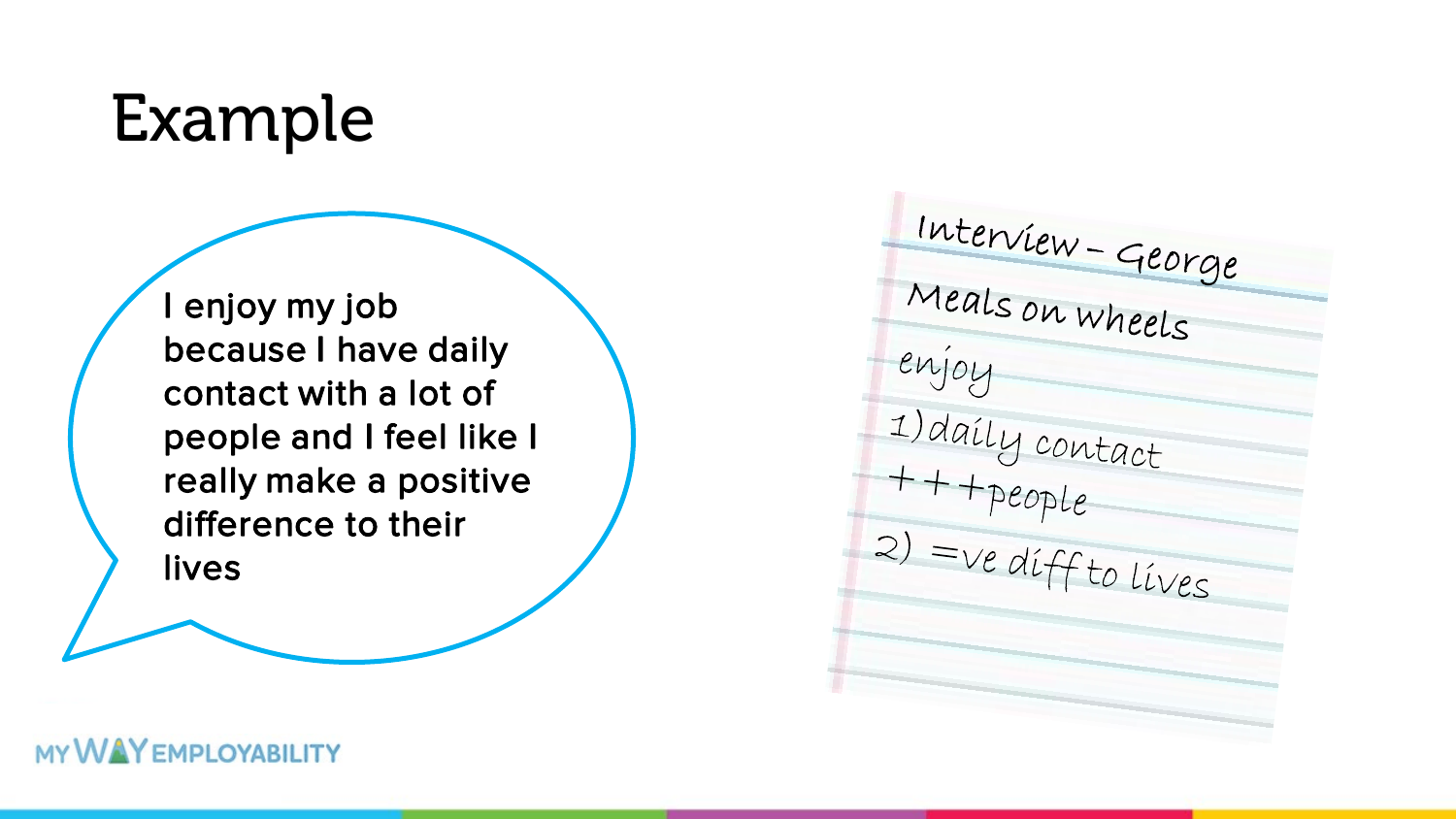#### Now see if you can do this one by yourself.

Some of the challenges I have in my job are, well, there are many actually, there's always too much to do, that's a big one. Another one, is that, some of the customers can be really tricky, really difficult, and, that's quite stressful. It helps when I have a good boss, like my boss at the moment is really nice and easy to talk to. Some of the customers, though, they just expect things to be done right away

**VAY** EMPLOYABILITY